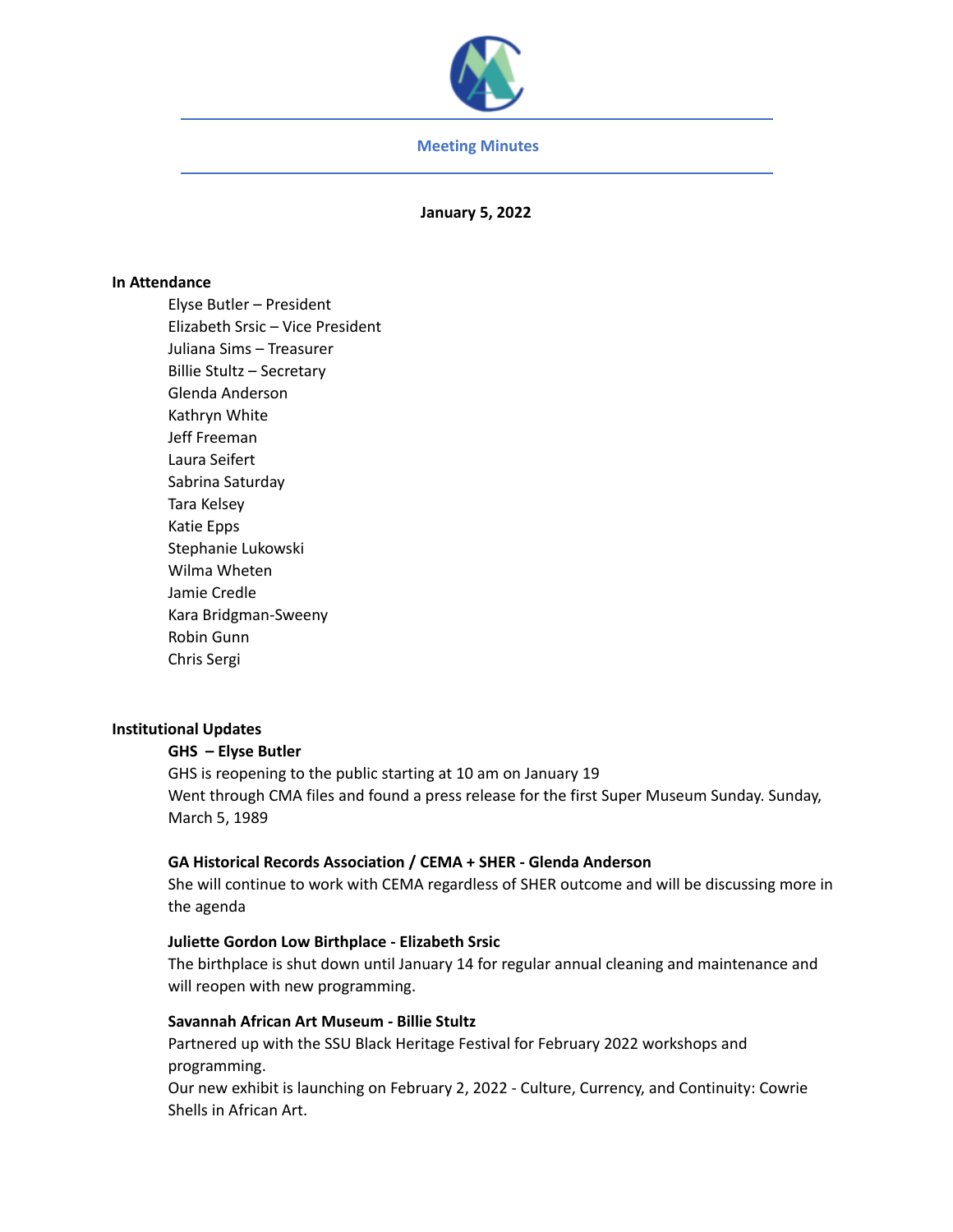### **GHS - Sabrina Saturday**

Adding on to research center updates mentioned above by Elyse. Reminder about Super Museum Sunday on February 6, 2022 12pm - 4pm

### **Davenport House Museum - Jeff Freeman**

Taking down Christmas decorations at the museum. Preparing for the start of the post-holiday season

#### **Georgia Southern Museum - Stephanie Lukowski**

Georgia Southern is operating at normal capacity. All programing is online via YouTube Georgia Southern Museum just started a Youtube page with their Graduate Students. Follow the link below to like and subscribe.

<https://www.youtube.com/channel/UCIZr8Xu2OguGD4Mt5ksEnDg>

#### **American Prohibition Museum - Juliana Sims**

Confirmation that their institution will be participating in Super Museum Sunday

### **Massie Heritage Center - Tara Kelsey**

Just took down Christmas. Massie is at full operations and has revamped their Girl Scout and Troop-tivities for the 110 Anniversary

#### **Individual Member & Volunteer at the Davenport House Museum - Wilma Wheten**

Generally cannot do Wednesday meetings but wanted to say hi and is most interested in the GHS opening the research center to continue research on the 7 ladies who started the HSF with the Davenport House Musuem

#### **Palmetto Bluff Conservancy- Katie Epps**

Now at the Palmetto Bluff Conservancyformerly at the Hayward House Museum All events are online, however, the institution is open for in-person visits. Conservancy does land management, history, archeology, and biology research. \*\***Glenda wants a future presentation on the Conservancy**

#### **Davenport House Museum - Jamie Credle**

Booklet Jeff put together about the civil war through the eyes of the Davenport Family. Moving the gift shop and offices from the basement of the Davenport House Museum to the Kenedy Pharmacy next month (February 2022).

By next Christmas so the Slave Exhibit will be installed in the basement area of the house.

### **Laboratory of Archology at Georgia Southern University - Kara Bridgeman-Sweeny**

Starting spring semester. Working with students on local history and archeological history.

#### **Andrew Low House Museum - Chris Sergi**

Closed from the 8-18th for maintenance on soffits Lots of groups confirmed for the spring via Ginger Grahm Savannah tour guide Getting ready for Antique and Architecture weekend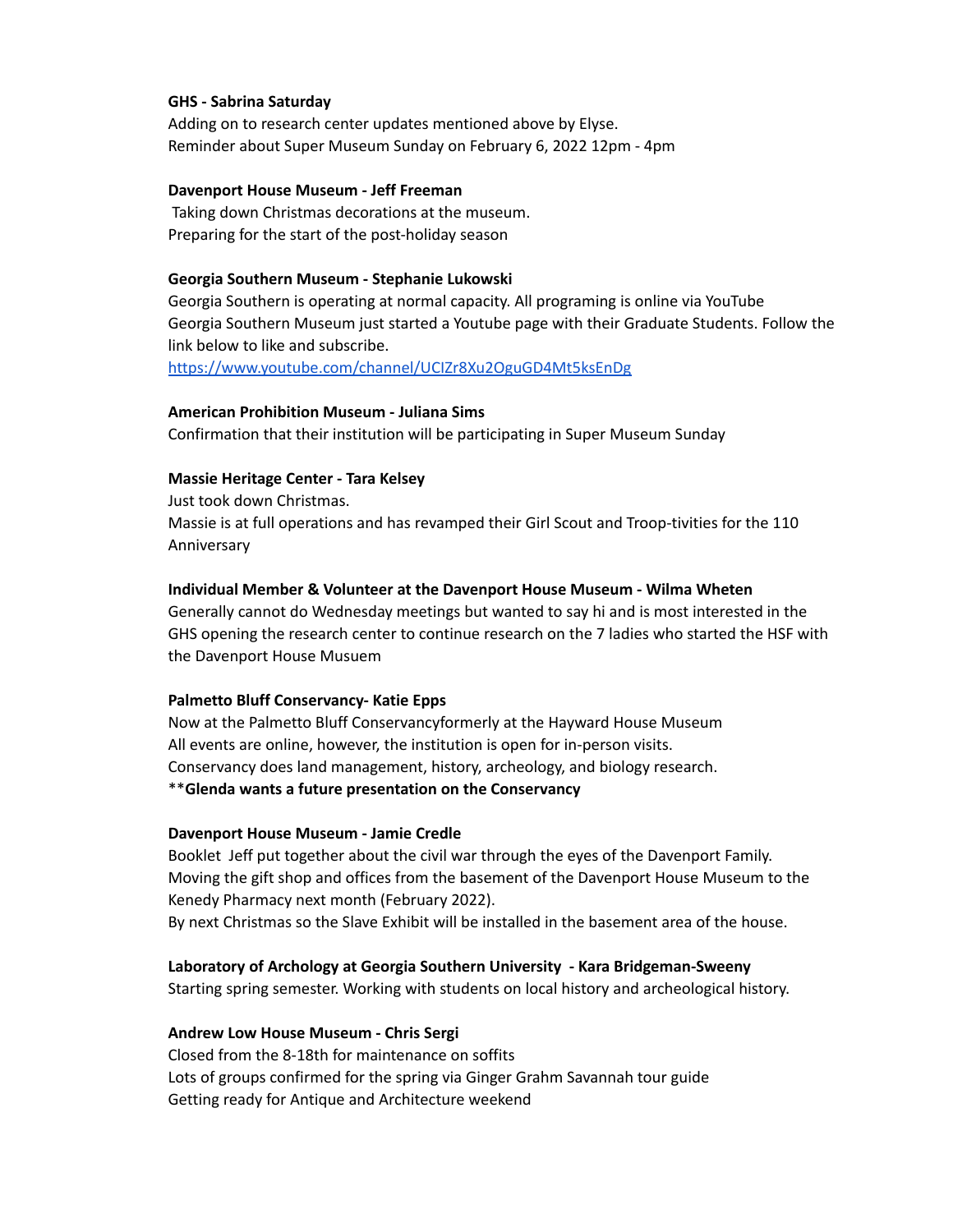# **Ossabaw Island Foundation - Robin Gunn**

Ossabaw Island Foundation is offering 5 public trips to the island until March.

<https://ossabawisland.org/visit/trips-and-events/>

Artist Day Trip to Ossabaw Island February 5

[https://www.eventbrite.com/e/get-creative-on-ossabaw-day-trip-to-ossabaw-island-tickets-1687](https://www.eventbrite.com/e/get-creative-on-ossabaw-day-trip-to-ossabaw-island-tickets-168773763871?utm-campaign=social&utm-content=attendeeshare&utm-medium=discovery&utm-term=listing&utm-source=cp&aff=escb) [73763871?utm-campaign=social&utm-content=attendeeshare&utm-medium=discovery&utm-te](https://www.eventbrite.com/e/get-creative-on-ossabaw-day-trip-to-ossabaw-island-tickets-168773763871?utm-campaign=social&utm-content=attendeeshare&utm-medium=discovery&utm-term=listing&utm-source=cp&aff=escb) [rm=listing&utm-source=cp&aff=escb](https://www.eventbrite.com/e/get-creative-on-ossabaw-day-trip-to-ossabaw-island-tickets-168773763871?utm-campaign=social&utm-content=attendeeshare&utm-medium=discovery&utm-term=listing&utm-source=cp&aff=escb)

Super Museum Sunday Day trip - Sold out - Only fee is for transport to the island.

President day weekend 3-night retreat

End of march North-end History Tour.

January 20 - At the Armstrong Center (old Publix grocery store complex)

What we learned from Sandy Life and Legacy of Elenor Sandy Torrey-West screening of a documentary called Island visions on Sandy.

## **Fort Pulaski National Monument - Laura Seifert**

No working microphone. Says hello and no updates in chat

## **Juliette Gordon Low Birthplace - Kathryn "Kat" White**

The birthplace is shut down until January 14 for regular annual cleaning and maintenance and will reopen with new programming.

2022 Speakers and Panels on disability awareness topics - will be available virtually

# **Topics Discussed**

### **Approval of the minutes**

Motion to approve from Elizabeth Srsic Motion Passes

### **Calendar Updates**

For updates to be placed on the calendar, please email **[cmasecretary84@gmail.com](mailto:cmasecretary84@gmail.com)** with the subject line *Calendar Updates* to have events be put on the website calendar.

### **Treasurer's Report**

Audit Committee Meeting scheduled for this month. Committee members check your email for updates. Going back a few years of logs.

November - January: Income of \$60 from membership fees. \$20 from the Website. \$30 for the Kiah Fund.

The only expense is \$29.98 for 2 months of zoom for October.

| Beginning Balance on September 30, |  |
|------------------------------------|--|
|                                    |  |
|                                    |  |
| Income:                            |  |
| Membership                         |  |
|                                    |  |
| \$60.00<br>Website                 |  |
|                                    |  |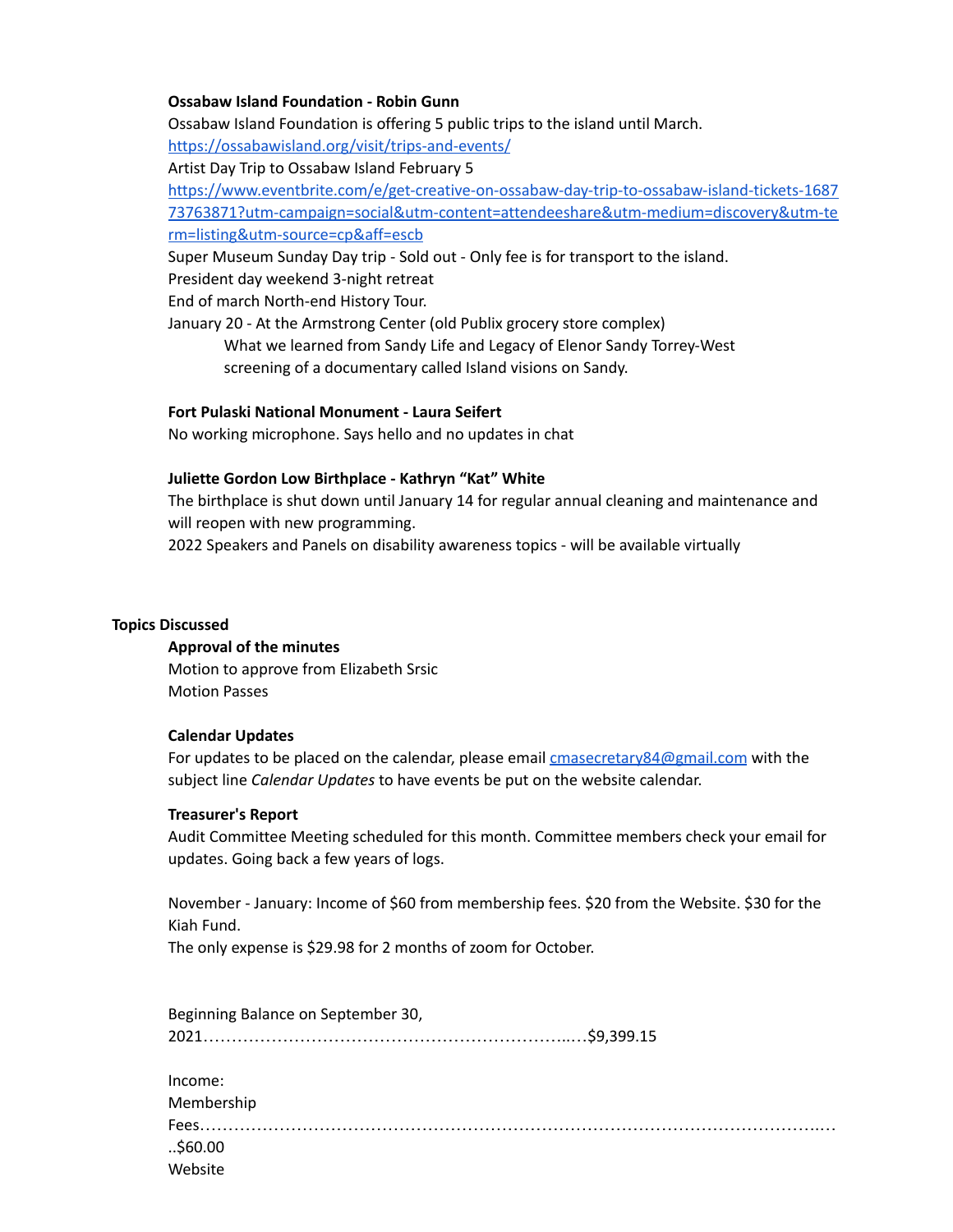Fund……………………………………………………………………………………………….… ………\$20.00 Kiah Fund………………………………………………………………………………………………… ……………..\$30.00 Total Income……………………………………………………………………………………………… ……………**\$110.00** Expenses: December Social.……………………………………………………………………………………………… ……..\$57.90 Zoom Membership (October 31, 2021).........................................................................\$29.98 Total Expenses…………………………………………………………………………………………… ……………**\$87.88** Ending Balance on October 31, 2021…………………………………………………………………….**\$9421.27**

Need to vote on what to replenish the Kiah Fund. The only money that was taken out was the \$100 donation to the Kiah House in June of 2021.

Gabbie and Juliana are trying to figure out the exact amount that is in the Kiah House Fund but there are complications due to lack of accessibility to the physical banking accounts.

Elyse: In the past, we have typically voted on an amount between 10-15% Robin: Asks about clarification on the Kiah Fund is the Kiah House fund or internal within CMA? Elyse: confirms that this is our internal fund.

Robin: Is the \$9420.27 balance include the Kiah fund balance? Or is there another account somewhere else?

Elyse: In the process of separating out the Kiah fund from the full balance due to absences of past treasures. We are working to get access through the bank to our accounts and account information to see how much was approved from the previous year. However, we do have access to the funds themselves. The \$9420.27 includes the operating budget and the Kiah Fund. Robin: If we don't know how much is operating and how much is Kiah it seems hard to determine how much we actually have to give to the fund from the operating budget. Elyse: Once we find have access to the accounts and can determine how much is in the operating budget v the Kiah fund, we will move the approved percentage from the operating budget to the Kiah fund.

Robin: So we know we have \$9420.27 but we don't know how much is Kiah and how much is operations. So if we give say 10% to Kiah it will be coming from the \$9420.27? Elyse: No that 10% is not coming from the \$9420.27 it will be coming from the operations budget numbers once access is granted.

Glenda: I understand Robin's Question. In past years, the Kiah Fund was reported separately from the operating budget. So what is being said is somewhere along the line of the change of the treasurer position those became combined because former treasurer's lost count of how much was in each account. And the percentage donated was figured on the operating budget, not on the total of the money in the bank. The last amount that was the Kiah Fund needs to be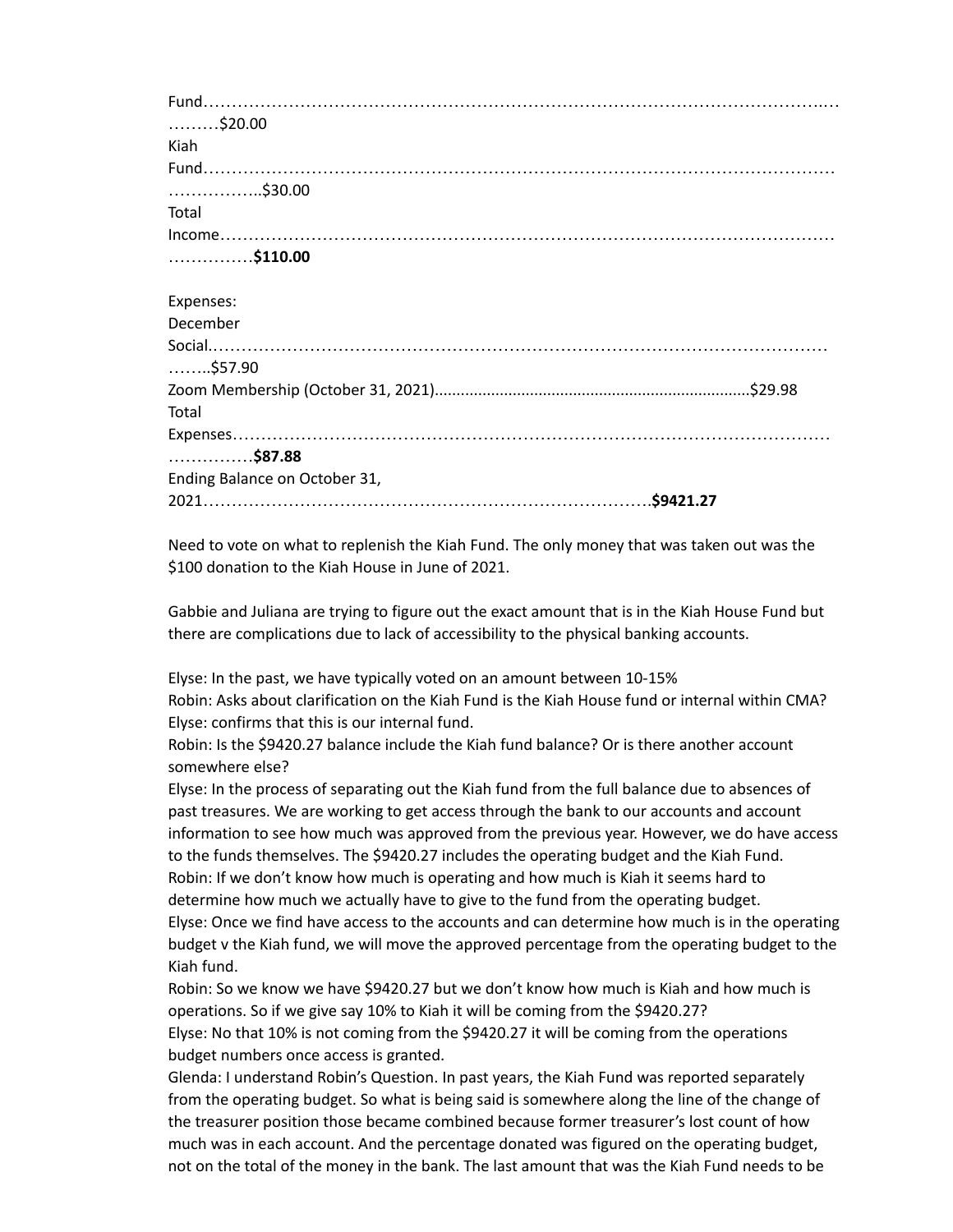tracked down then the percentage needs to be figured.

Elyse: Yes, exactly. There is a motion on the table to move 15 percent or we can table this until next month when there is an actual financial number available from the operating funds. Elyse: Jamie made a motion to put 15% into the Kiah fund for professional development and Katie seconded the motion in terms of the chat log.

Glenda: Amend the motion to say the following, "When the distinction between the Kiah Fund and the operating budget is made then the 15% is levy only on the operating budget portion of our balance." Upon this amendment, Glenda votes to approve the motion of fund distribution. Elyse: Jamie has amended to include only the operating portion with a second by Tara.

Vote: Yay - 17 Nay - 0

# **SHER Vote - Committee Formation in CMA**

November we held a vote to form a committee for SHER with CMA members. There were not enough members who voted to reach Quorum to even have a decisive vote.

With the responses that we did receive, it was negative, with not wanting to form a committee. This could be a sign of the times that everyone is stretched so thin that no one could add on another committee to CMA since we are already having trouble getting our normal committees filled. Because Quorum was not reached, it is recommended that this discussion be tabled and voted again next membership year where we will be in person so a quorum can be established. We can add our CEMA contact to our listserv.

To consider is CMA the right platform for this committee? Many feedback comments were that CMA Membership is typically not the people who CEMA people would be dealing with or being in contact with in terms of institutional decision making. This is better suited for the HR or Facilities people in each individual institution.

Jeff: Many people of CEMA put in a lot of work to establish SHER and it was for the benefit of the museum community. At one time all of the senior members of these institutions were CMA members. A lot of work was put into SHER and it is a good resource to have it would be a shame to lose it, but agrees it is the sign of the times.

Glenda: Called to a meeting next week by Mark Adams and Seth Sawyer who are the Cultural and Historical primary points of contact for CEMA. They are doing a series of meetings from CEMA with all of their emergency support functions which we are number 19 - culture and historical - These are to assess the help for the ESF Constituency within the community. Emailed task list from Denis Jones and Randal Mathews the deputy directors of CEMA. Glenda can help assist in weak spots but many institutions from CMA have not provided updated contacts. The biggest problem is what Elyse said, many of our members are not institutional directors. She is going to explain to them that CEMA is going to have to contact each director via the EOC to put the fear of God into them so to speak. Help is needed when disaster hits but otherwise, no one wants to focus on Emergency Management. The focus needs to be on Facility directors and management, not programs, which CMA is primarily focused on.

# **Conservation and Preservation Workshop Scholarship from the Georgia Archives**

Georgia Archives are looking for institutions and individuals to sponsor the registration of at least 1 attendee to their workshop series. This is something that our membership should look at to see if this is something that we want to donate to. However, since we do not have the exact numbers on the Kiah fund amount right now, a motion will not be made right now.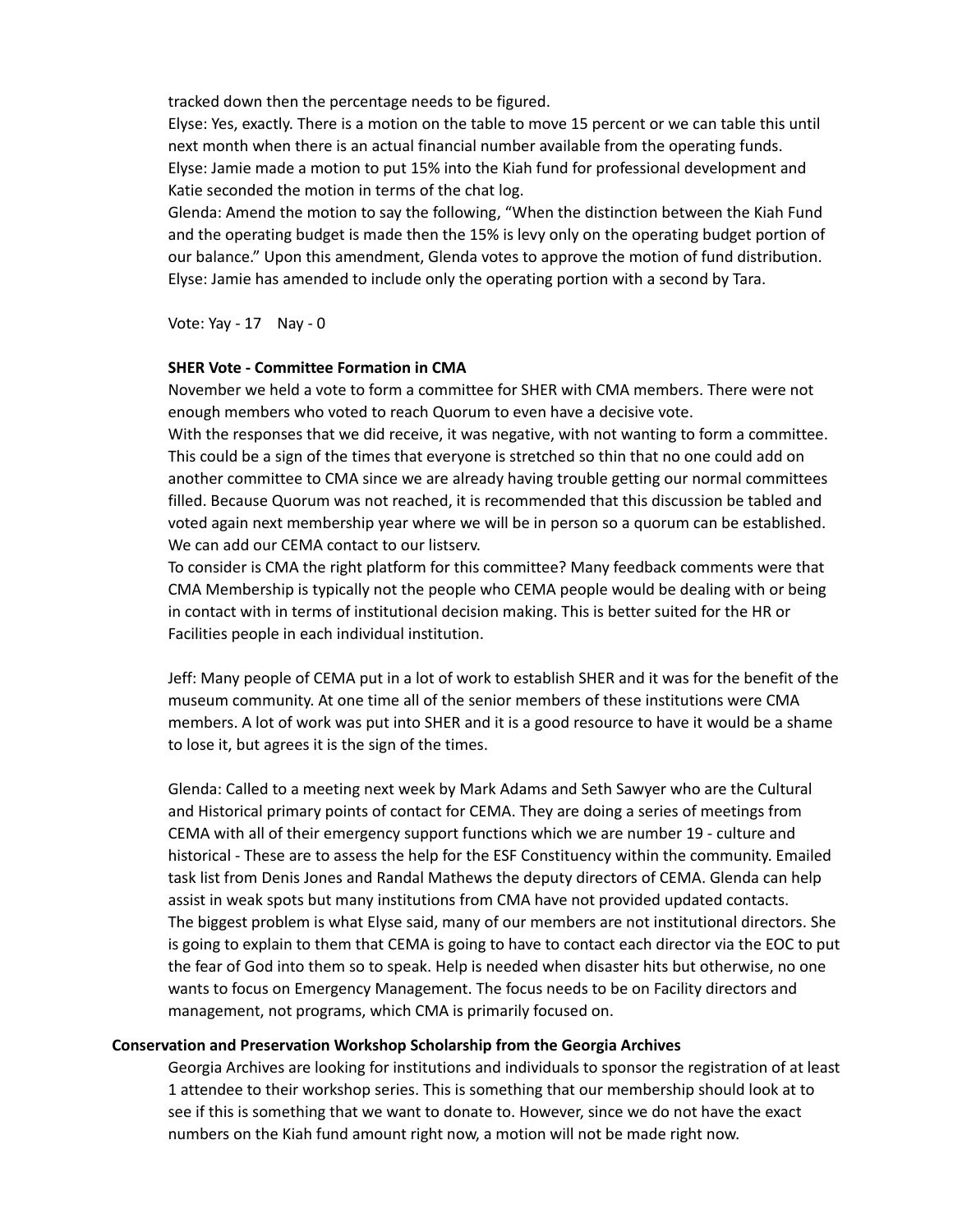Glenda: There are a series of four workshops they offer annually. This first one is the most general and introductory and covers archive, artwork, and artwork conservation. We don't choose who goes, you have to apply and be accepted into the workshop series. Should you be accepted, the travel expenses for this professional development will be covered by the Kiah fund.

Elyse: The registration fee is \$200 with the Kiah fund you are able to apply once per membership year or awarded once per membership year, and that is up to \$300.

Robin: Unclear from email. Are the dates, will they be the same as 2021?

Glenda: No the dates have not been set and once they are they will be sent out along with the topics of the workshops.

## **Program Discussion - Elizabeth**

The previous topic was going to be on Things in life that are important to us and things that we think are important to the institutions that we work for and see where they overlap and where they don't. That doesn't translate on Zoom and we are going to table it and talk about the upcoming programs for this membership year.

These programs listed below will work in-person and virtually should meetings continue to be online.

### **February 2022 - The AAM is hosting Museums Advocacy Day**

The whole month of February the AAM is putting out a series of webinars and seminars. The program suggestion is to watch one of the programs for our membership meeting. One of which is on how to leverage social media for advocacy for your site. This will be followed by a discussion.

Each Wednesday at 2 pm est. the AAM is webinars on various topics and Elisabeth offered to register for those and stream them for those in our membership who wish to watch and participate.

### **AAM Workshop Lineup:**

**February 2:** Storytelling Workshop: Talking About Your Museum's Impact **February 9:** Making the Case with Critical Data **February 16:** Advocacy Deep Dive: How to be an Effective Museum Advocate

### **March 2022 - Workshop about Primary Sources**

GHS received a grant from Teaching with Primary Sources, which is the arm of the Library of Congress that is geared towards educators to get them to incorporate primary sources in the classroom. The biggest question that is asked is "What is a primary source and how can they be incorporated?"

This grant funds programing and professional development to educate on primary sources and how to use them in the classroom and in research.

This program will address how, we as cultural and historical institutions, use them in our programming to the public and educators.

### **April 2022 - Accessibility**

Kat mentioned in her updates that the Juliette Gordon Low Birthplace is doing a series of talks